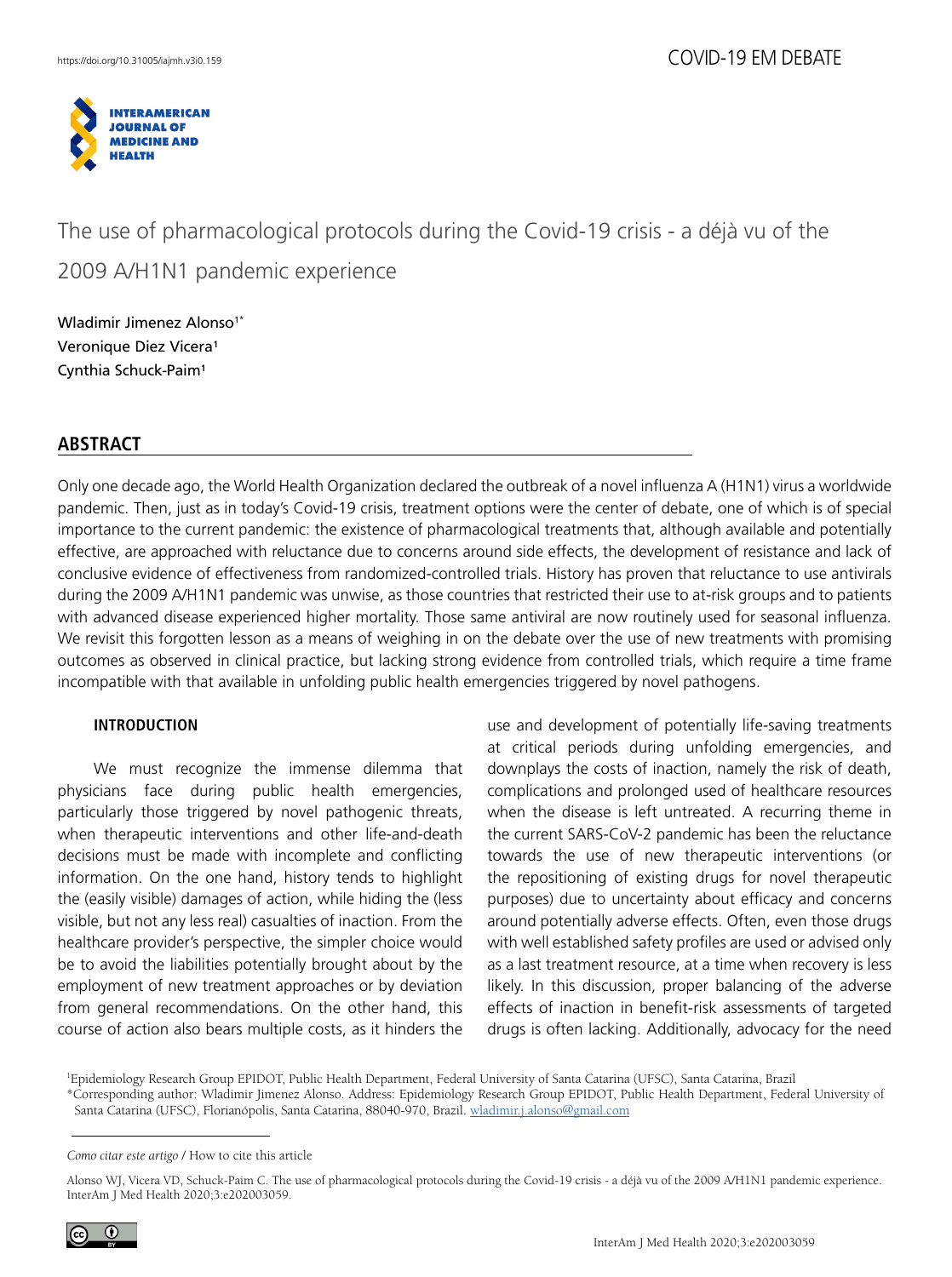of efficacy evidence from randomized clinical trials as the only means of establishing benefit has been pervasive, even though these trials require a time frame incompatible with that available in public health emergencies.

In this piece, we provide a brief reminder of the illustrative experience with antiviral drugs during the 2009 A/H1N1 influenza pandemic. In that year, two effective neuraminidase inhibitors - oseltamivir and zanamivir - were widely available, as many governments had stockpiled them for years for use specifically in a potential influenza pandemic. Though several countries took advantage of this pharmacological resource, a long-lasting reluctance to utilize these antivirals by many others had tragic consequences. When a vaccine arrived, one year later, it was too late. Oseltamivir and zanamivir, which were particularly effective during the early symptomatic phase of infected patients, could have spared many of those who died from the A/H1N1 virus, namely an estimated quarter of a million people [1]. Instead, doubt surrounding their potential side effects and lack of substantial efficacy data from controlled trials at the time fostered underutilization. The experience is emblematic of the lessons that should be learnt to prevent the same mistakes from being repeated in the management of today's Covid-19 crisis and future events.

### **Sole reliance on clinical trial results for decisionmaking**

Over the course of the current pandemic, the notion of what constitutes scientific evidence has been often deflated to only one specific methodology, the randomized clinical trial. The belief that only this experimental paradigm can provide an acceptable degree of certainty about the efficacy of a therapy would be misleading even under normal circumstances (many of the drugs that save and alleviate the suffering of millions of lives every year were never tested in clinical trials). But in times of public health emergencies, such frailty in the understanding of how scientific breakthroughs often come about becomes especially harmful, as it discards valid alternative (scientific) approaches available to mitigate the effects of an unfolding crisis.

Randomized clinical trials (performed as early as six centuries ago [1]) are considered the gold standard to measure the efficacy of new drugs against specific disease endpoints. The wording 'specific' here is important. For example, vaccines must prime the immune system to recognize specific features of a given pathogen (e.g.

the surface molecules of antigen-presenting cells) with a high degree of precision, inducing a very specific type of immune response needed for protection (otherwise they might be ineffective or induce non–antigen-specific responses that may lead to allergy and autoimmunity). Given this mode of action, clinical trials are, for now, the only way of testing vaccines. But many other therapies work in a very different way: they act in metabolic and microbiological webs that were recycled by evolutionary processes numerous times to fulfil different purposes. A chemical compound can affect several chemical pathways due to a common evolutionary origin, or simply because the same chemical is involved in different systems (e.g. [2]). This low specificity means that a large repertoire of existing therapies can be potentially recruited for other purposes. But how can these therapies be tested in a timely manner during an event such as a pandemic if evidence of benefit is constrained to expensive and time-consuming clinical trials? Fortunately, there is more to science. The possibility of recycling compounds for therapeutic uses other than those for which they were first discovered enables physicians and researchers around the globe to design potentially effective therapeutic solutions during a crisis. This mechanism makes use of a decentralized network that relies on multiple nodes of knowledge and clinical experience, which by relying on a large volume of small trials and rapid knowledge sharing increases the likelihood of insight and progressively favours the selection of solutions associated with positive individual results. This is far from being unscientific: knowledge is acquired through rigorous empirical observation, and independent replication, by the collective community. Confounding is possible with a small population, but becomes progressively less likely as results are replicated in multiple independent settings and demographic groups. There have been many voices in the scientific community complaining about the disorganization of this search for treatments during the Covid-19 pandemic [3]. Instead, the agility involved in this type of screening and selection of therapeutic solutions, as required during public health emergencies caused by novel pathogenic threats, should be encouraged.

#### **Antiviral use in the 2009 A/H1N1 pandemic**

The A/H1N1 influenza strain originally detected in La Gloria, Mexico, in February 2009, was a novel mix of human, bird and swine genes. After causing an irregular number of deaths, the World Health Organization (WHO)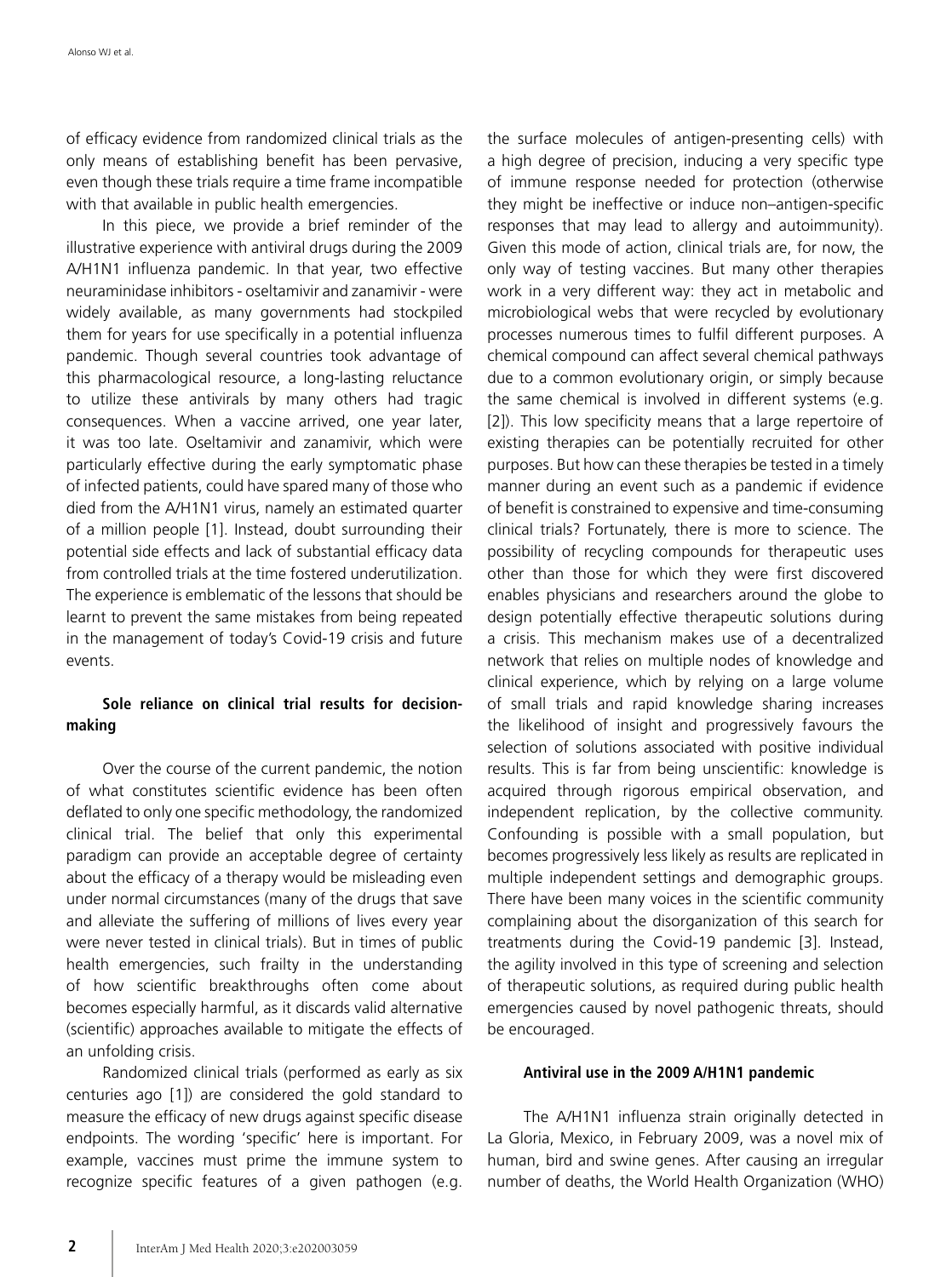declared the outbreak a pandemic in late April of that year (Rogers 2009). The US Centers for Disease Control and Prevention (CDC) estimates that from April 2009 to April 2010, this new influenza strain was responsible for approximately 61 million infections, 275,000 related hospitalizations and 12,500 deaths in the United States alone, with 87% of deaths occurring in individuals under the age of 65 [4].

Administrative guidelines around antiviral distribution were among the major controversies that arose during the crisis. Real-time studies varied in their recommendations, muddling discourse around antiviral usage. For instance, a review by Burch and collaborators [5] published in The Lancet Infectious Diseases warned against the use of antivirals in people presenting with symptoms, while another retrospective study using data from Argentina and Chile [6] suggested that increased antiviral use was, in fact, critical in decreasing transmission rates and in effectively reducing mortality rates in both ongoing and future influenza pandemics. Time proved that reluctance to antiviral use was unwise, as it resulted in the deaths of thousands of patients who could have been saved had prompt administration of what was a widely available pharmacological resource been utilized [7–10]. Retrospective analysis such as the systematic review by Pasquini-Descomps and collaborators [11] also highlighted the cost effectiveness of utilizing stockpiled antivirals.

At the time of the A/H1N1 outbreak, the CDC's official recommendation advised the use of antivirals only for "persons with suspected or confirmed influenza and who also met >1 of the following conditions: 1) illness that required hospitalization; 2) progressive, severe, or complicated illness, regardless of previous health status; and 3) risk for severe disease (e.g., patients with asthma, neurologic and neurodevelopmental conditions; chronic lung or heart disease; blood, endocrine, kidney, liver, and metabolic disorders; pregnancy; and those who were old or young)" [12]. The CDC maintained that their discretionary guidelines on the dissemination of antivirals would help ease the possibility of widespread antiviral resistance among the public [6]. Similarly, the WHO, which in the past had advocated for advance stockpiling of antivirals by government entities [13], also recommended treatment with oseltamivir only at advanced stages of the disease, namely "for patients who initially present with severe illness or whose condition begins to deteriorate [14]". However, it was already well known at the time that the treatment with antivirals was clinically meaningful at the onset of symptoms [5,6,15,16]. Since rapid pathogen clearance is critical in any infection where the risk of organ injury increases with time, an association between early antiviral treatment and superior clinical outcomes should not be surprising [10]. Furthermore, the argument that antiviral use could potentially lead to long-term antiviral resistance should have clearly been deprioritized, as in a pandemic situation any long-term implications would be comparatively small relative to the need to control a rapidly unfolding event.

Country authorities were faced with conflicting information about the antivirals: while they were told for years to stockpile antiviral resources to protect their population in the case of a pandemic, when that situation emerged, such a resource was regarded with official apprehension. It's no wonder that there was great variation in the way countries reacted to the A/ H1N1 pandemic. Those following the guidelines of the WHO were extremely conservative and almost reluctant in administering antivirals, advocating for administration only to those patients within the at-risk population. Other nations were more liberal in the administration of antivirals. Among the conservative responders were the United States, who in upholding CDC recommendations, used antivirals only among the clinically ill [6,12] and Australia, who deployed limited use of their antiviral stockpiles [17]. Meanwhile, the United Kingdom pursued a more daring avenue, first using antiviral drugs for prophylaxis and then for treatment [18]. Likewise, in Japan, antiviral administration among pregnant women was stringently implemented, even before the WHO's 2009 inclusion of pregnant women within the risk group [19]. In comparisons across countries with similar socioeconomics, geographical location and demographics, those with the more liberal antiviral approach benefited from favorable health outcomes: Chile, which had an active antiviral usage policy during the entire course of the epidemic, saw a much lower mortality rate than Argentina, who reserved antiviral treatment for hospitalized patients [6]. In Mexico, higher survival rates were likewise associated with use of antiviral treatment [7].

### **The case for patient choice in the SARS-CoV-2 pandemic**

Today's highly contested debates over the use protocols that include the repurposed use of drugs such as hydroxychloroquine (HCQ), chloroquine (CQ), corticosteroids, and other drugs in COVID-19-infected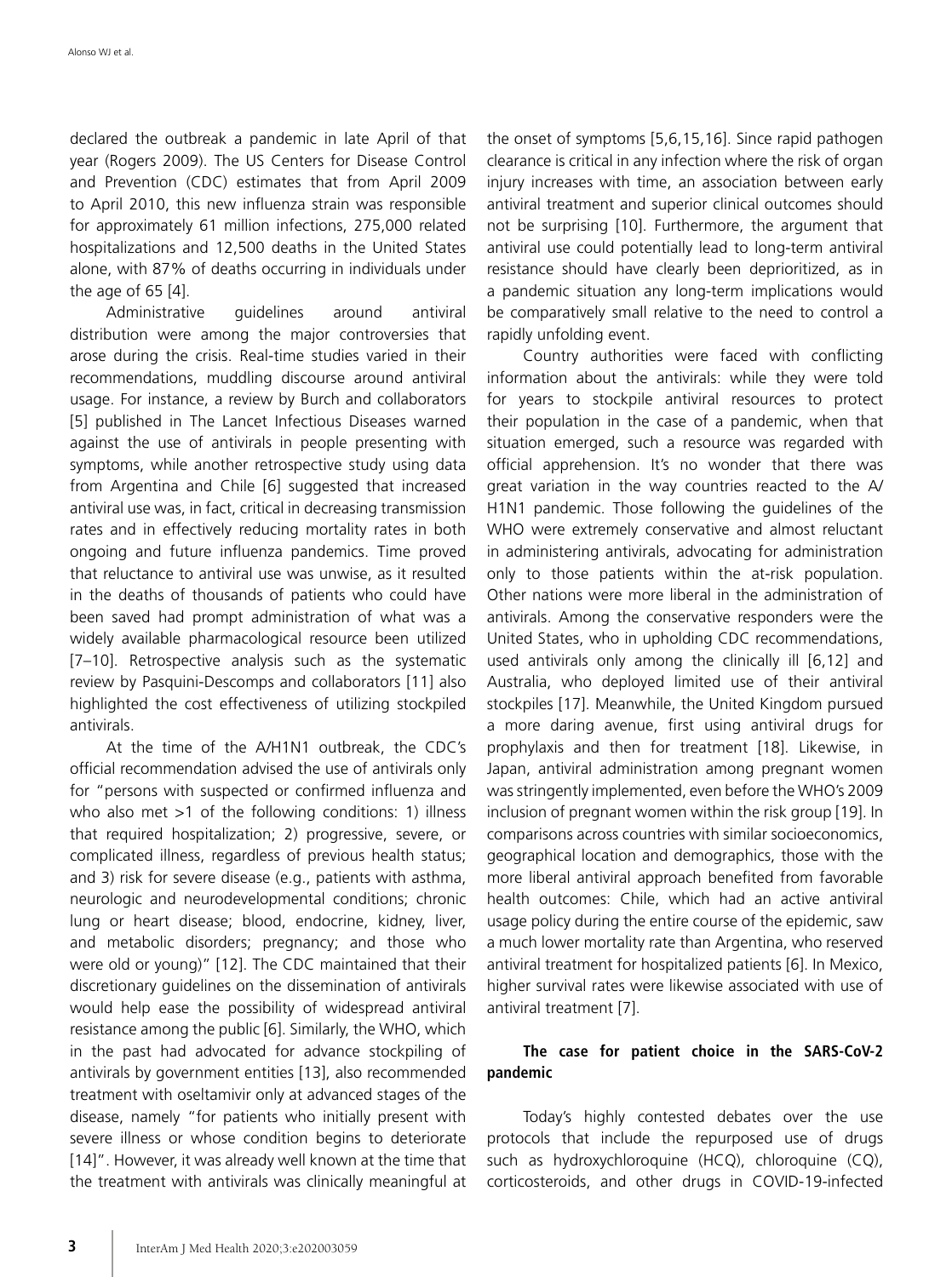patients presents a similar dilemma to that experienced with antiviral usage in the 2009 A/H1N1 pandemic. The intent of this piece is not to delve into the details of potential COVID-19 treatments, their mechanisms of action or efficacy, but rather to highlight the lessons that should have been learnt from the previous pandemic crisis and the tradeoffs that come with a paralysing dependence on higher levels of scientific evidence during a rapidly evolving sanitary crisis.

Let us consider the case of HCQ and CQ, two of the most prescribed drugs worldwide [20] given their effectiveness in the treatment and prevention of malaria [20], autoimmune diseases [21], as well as their activity against a range of bacterial, fungal and viral infections, including SARS-CoV-1 [22–25]. At the time of writing, published evidence towards the potential efficacy of HCQ as an early treatment for patients infected with SARS-CoV-2 comes from in vitro studies showing its activity against this and other coronaviruses [26–28], from the study of its mode of action [23] and observational data on its effects during the early stage of COVID-19 disease when used in combination with other agents (e.g., zinc sulfate, azithromycin or doxycycline). A review from late May 2020, for instance, analyzed several studies, including two clinical trials, that have demonstrated significant outpatient treatment efficacy when HCQ was used in over 300,000 older adults with comorbidities [29]. Other studies have shown in-vivo evidence that zinc sulfate in combination with HCQ may play a role in therapeutic management for COVID-19 [30]. As with other zinc ionophores, HCQ may increase intracellular zinc levels to block viral replication. In India, sustained prophylaxis with HCQ by healthcare workers was associated with a reduction in the odds of getting infected [31]. A review of research papers published from January to April 2020, conducted by the Association of American Physicians and Surgeons, also concluded that the HCQ-AZ combination, when started immediately after diagnosis, appeared to be a safe and efficient treatment for COVID-19 [32]. As expected in an unfolding public health emergency, evidence has also come from reports of promising outcomes obtained by multiple treating physicians [33– 35]. As is inherent to observational research, it is certainly not possible to completely account for potential biases and confounding associated with the results of these studies. But although the efficacy of CQ and HCQ in COVID-19 treatment remains controversial, the possibility of benefit raised by these observations should tip risk-benefit assessments in favor of these approaches in the absence of other treatment options and of serious adverse effects when compared to those observed in palliative care alone.

Official guidelines are notoriously slow and conservative, hence hardly apt to adapt to a quickly developing crisis (in reaction to this situation, new initiatives that take advantage of the decentralized knowledge that emerges in clinical settings have been proposed [36]). In the case of HCQ, apprehension over its use has repeatedly emphasized the lack of confirmation of efficacy from randomized clinical trials. Despite the potential of repurposed drugs to curb disease evolution in the outpatient setting, guidelines for people with no evidence of oxygen requirement or pneumonia have frequently advised the use of supportive care alone [37]. Helping tip the balance towards the side of over-reluctance, protocols with HCQ have been widely misrepresented in the literature and media, with portrayals of lack of benefits based on administration alone or in hospital settings, to patients already in more advanced stages of the disease [35]. Concerns around potential side effects have also been widespread, despite the decades-long use of the drug and rare reports of toxicity [23]. Just recently, a study published by the Lancet resulted in the immediate halting of the administration of protocols including HCQ to millions of patients [38]. The study was soon later retracted.

Similar resistance was met over data from as early as March [39–41] suggesting the benefits of steroid drugs in combination with other agents to treat criticallyill COVID-19 patients - findings that were subsequently confirmed by physicians at the bedside [40,42]. As with the other drugs discussed, these are cheap, off-patent FDAapproved drugs that have been used for decades, with few side effects. Tragically, the WHO has recommended against the use of corticosteroids in COVID-19 [43]. The costs of this seemingly conservative approach by the WHO and other guideline issuing bodies in terms of lives lost are now becoming clearer: in late June, a large randomized controlled trial was published showing the benefits of a steroid drug (dexamethasone) in significantly reducing mortality in patients requiring oxygen or ventilator support [44]. Even now, some health officials are still reluctant about the use of the drug for Covid-19 patients due to its potential side effects [45].

History tends to highlight the damages of action, while downplaying the casualties of inaction. Side effects are easily attributed to pharmacological treatments in use,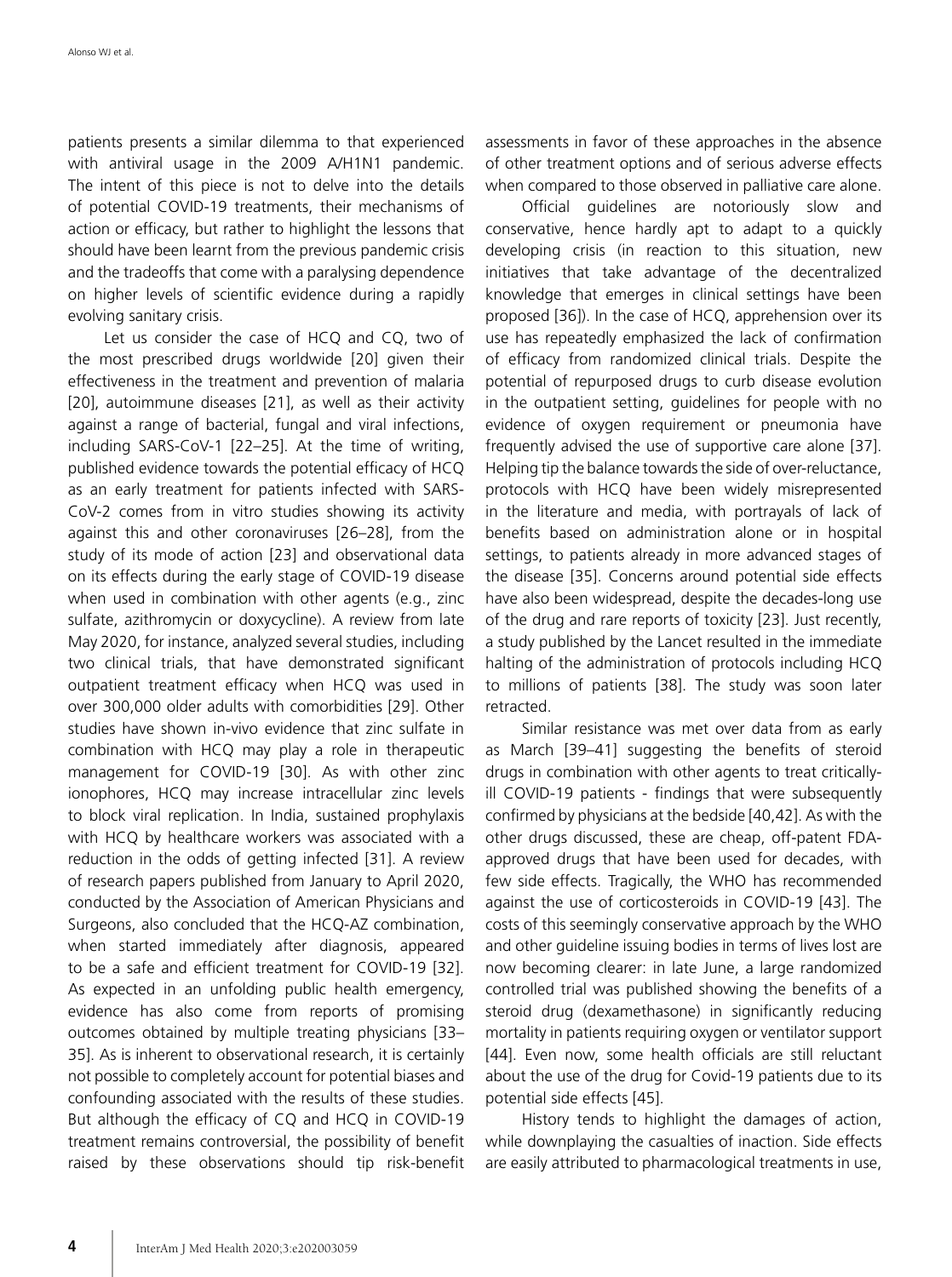while deaths resulting from lack of treatment can always be attributed to the severity of the disease, complications or other deficiencies in health infra-estructures. This "paralysing perfectionism" is already patent in the development of antibiotics. Due to the strict regulatory environment, it costs between 800 million to 1 billion dollars to bring a new drug to market [46], no novel class of antibiotics has been developed in decades, with a substantial associated cost in terms of human lives lost. Efforts must be made to counter such information biases. One should not overlook the fact that the same antiviral that was withheld from the population during a pandemic of influenza, is now routinely used for seasonal influenza [47].

Though ideal, the world does not have the luxury of waiting for the results of clinical trials in the face of a highly transmissible new pathogen spreading swiftly across the globe. It is unforgivable that people were denied use of a widely available resource during the 2009 A/H1N1 influenza pandemic, leading to thousands of unnecessary deaths. The same reluctance towards the use of pharmacological protocols with early pre-clinical evidence of efficacy during both early and advanced disease stages of COVID-19 gives a sense of déjà vu to the current pandemic crisis. History is unfolding with striking resemblance. The main difference is that SARS-CoV-2 is both more deadly and infectious than the A/H1N1 strain and the societal measures implemented to contain its spread have been more extreme, driving a surge of unemployment and poverty unprecedented in times of peace

When facing a novel and rapidly developing pathogenic threat, imposing tests of efficacy that require long periods of investigation automatically prevents the possibility of using virtually any tool. To make matters worse, even under a scenario where strong proof of efficacy is required before the use of interventions with potential side effects, such a strategy has been plagued with double standards. On the one hand, there has been extreme reluctance to use cheap and available off-the-shelf drugs with a long history of use in the population: before health professionals can recommend protocols including these same drugs to consenting patients infected with SARS-CoV-2, clinical trials are strongly suggested. On the other hand, non-pharmaceutical interventions such as social confinement are imposed on entire populations (consenting or not), although the efficacy of these measures on long-term health outcomes and public health in general has not been studied. We do this despite

reasonable evidence to suggest that such measures can have harmful side effects, including a high morbidity and mortality burden, particularly among economically vulnerable populations. Such double standards might prove to be the greatest collective error of judgment in this generation.

As is the case with many societal conundrums, this is an instance wherein individual freedoms and responsibilities around the course of treatment should be respected. When conclusive answers are not available, but a major threat looms, patients should not have to wait until researchers come to a consensus. They must be informed about available options and their known risks, and be free to decide which course of treatment to pursue [48]. Evidence will come from the accumulated knowledge on the efficacy and side effects of existing drugs employed by physicians on the front line [35] and observational studies conducted while the crisis continues to unfold. We should learn from history, and avoid repeating the same mistakes.

Financial Suppor

This research received no specific grant from any funding agency, commercial or not-for-profit sectors.

Conflicts of Interest None.

# **REFERÊNCIAS**

1. Alonso WJ, Zhou SZ, Schuck-Paim C. The first clinical trial and controlled biological experiments. Hektoen International. 2016.

2. Fehér C, Soriano A, Mensa J. A Review of Experimental and Off-Label Therapies for Clostridium difficile Infection. Infectious diseases and therapy. 2017; 6: 1–35. http://dx.doi.org/10.1007/s40121-016-0140-z

3. Johnson CY. Chaotic search for coronavirus treatments undermines efforts, experts say. The Washington Post. 2020.

4. Shrestha SS, Swerdlow D, Borse RH, Prabhu VS, Finelli L. Estimating the burden of 2009 pandemic influenza A (H1N1) in the United States (April 2009-April 2010). Clin Infect Dis. 2011; 52 Suppl 1: S75–82. http://dx.doi.org/10.1093 /cid/ciq012

5. Burch J, Corbett M, Stock C, Nicholson K, Elliot AJ, Duffy S. et al. Prescription of anti-influenza drugs for healthy adults: a systematic review and meta-analysis. The Lancet infectious diseases 2009; 9: 537–545. http://dx.doi.org/10.1016/S1473-3099(09)70199-9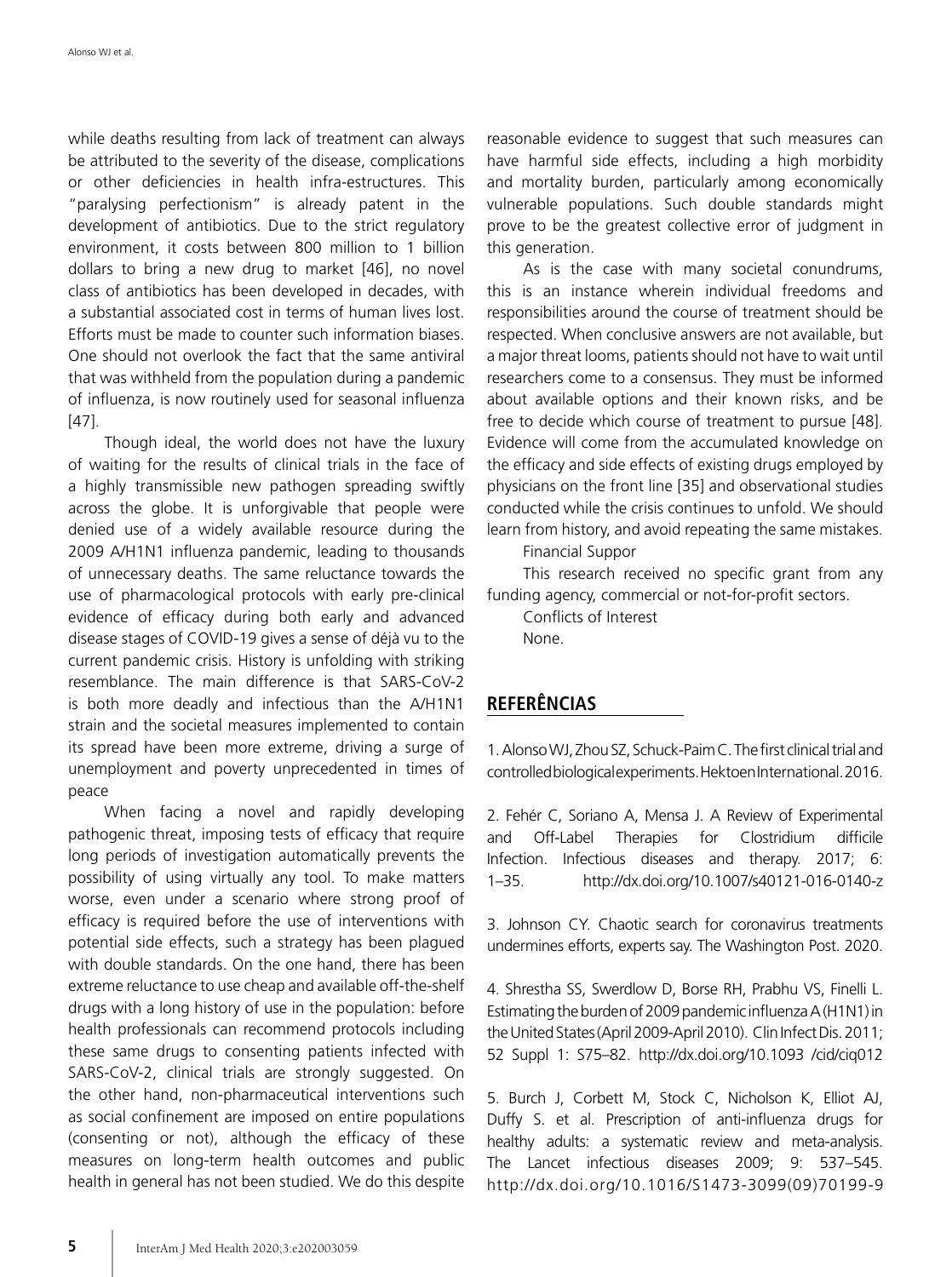6. Goldstein E, Lipsitch M. Antiviral usage for H1N1 treatment: pros, cons and an argument for broader prescribing guidelines in the United States. PLoS currents. 2009; 1: RRN1122. http://dx.doi.org/10.1371/currents.RRN1122

7. Chowell G. Impact of antiviral treatment and hospital admission delay on risk of death associated with 2009 A/H1N1 pandemic influenza in Mexico. BMC infectious diseases 2012; 12: 97.

8. Higuera IAL. Reducing occurrence and severity of pneumonia due to pandemic H1N1 2009 by early oseltamivir administration: a retrospective study in Mexico. PloS one. 2011; 6: e21838.

9. Hanshaoworakul W. Severe human influenza infections in Thailand: oseltamivir treatment and risk factors for fatal outcome. PloS one. 2009; 4: e6051.

10. Kumar A. Early versus late oseltamivir treatment in severely ill patients with 2009 pandemic influenza A (H1N1): speed is life. J Antimicrob Chemother. 2011; 66: 959–963.

11. Pasquini-Descomps H, Brender N, Maradan D. Value for Money in H1N1 Influenza: A Systematic Review of the Cost-Effectiveness of Pandemic Interventions. Value in health: Value Health. 2017; 20: 819–827.

12. Atkins CY, Patel A, Taylor TH, Biggerstaff M, Mrlin TL, Dulin SM et al. Estimating effect of antiviral drug use during pandemic (H1N1) 2009 outbreak, United States. Emerging infectious diseases 2011; 17: 1591– 1598. http://dx.doi.org/10.3201 / eid1709.110295

13. Reddy D. Responding to pandemic (H1N1) 2009 influenza: the role of oseltamivir. J Antimicrob Chemother. 2010; 65 Suppl 2: ii35–ii40.

14. WHO. Global Alert and Response - Recommended use of antivirals. World Health Organization. World Health Organization, 2009(https://www. who.int/csr/disease/swineflu/notes/h1n1\_use\_ antivirals\_20090820/en/). Accessed 23 June 2020.

15. Aoki FY, Macleod MD, Paggiaro O, Carewicz O, Sawy EL, Wat C. Early administration of oral oseltamivir increases the benefits of influenza treatment. The J Antimicrob. Chemother . 2003; 51: 123–129. 16. McClellan K, Perry CM. Oseltamivir: a review of its use in influenza. Drugs. 2001; 61: 263–283.

17. Commonwealth of Australia. Review of Australia's health sector response to pandemic (H1N1) 2009: lessons identified. Department of Health and Ageing of Australia, 2011.

18. Monto AS, Preto S, Plotkin SA, Orentein WA. Response to the 2009 pandemic: effect on influenza control in wealthy and poor countries. Vaccine Elsevier, 2011; 29: http:// dx.doi.org/6427–6431. 10.1016/j.vaccine.2011.06.113

19. Nakai A, Saito S, Unno N, Kubo T, Minakami H. Review of the pandemic (H1N1) 2009 among pregnant Japanese women. J Obstet Gynaecol Re. 2012; 38: 757–762.

20. White NJ. The Treatment of Malaria. The New England journal of medicine Massachusetts Medical Society, 1996; 335: 800–806. http:// dx.doi.org/10.1111/j.1447-0756.2011.01812.x

21. Lee S-J, Silverman E, Bargman JM. The role of antimalarial agents in the treatment of SLE and lupus nephritis. Nature reviews. Nephrology nature. 2011; 7: 718–729.

22. Rolain J-M, Colson P, Raoult D. Recycling of chloroquine and its hydroxyl analogue to face bacterial, fungal and viral infections in the 21st century. Int J Antimicrob Agents. 2007;30: 297–308.

23. Devaux CA, Rolain JM, Colson, P, Raoult D. New insights on the antiviral effects of chloroquine against coronavirus: what to expect for COVID-19? Int J Antimicrob Agents . 2020; 55: 105938. http://dx.doi. o r g / 1 0 . 1 0 1 6 / j . i j a n t i m i c a g . 2 0 2 0 . 1 0 5 9 3 8

24. Keyaerts E, et al. In vitro inhibition of severe acute respiratory syndrome coronavirus by chloroquine. Biochemical and biophysical research communications 2004; 323 (1): 264– 268. http://dx.doi.org/10.1016/j.bbrc.2004.08.085

25. Vincent MJ, Bergeron E, Benjannet S, Erickson BR, Rollin PE, Ksiazek TG. Chloroquine is a potent inhibitor of SARS coronavirus infection and spread. Virol J. 2005; 2: 69. http://dx.doi.org/10.1186/1743-422X-2-69

26. Liu J, Cao R, Xu M, Wang X, Zhang H, Hu H,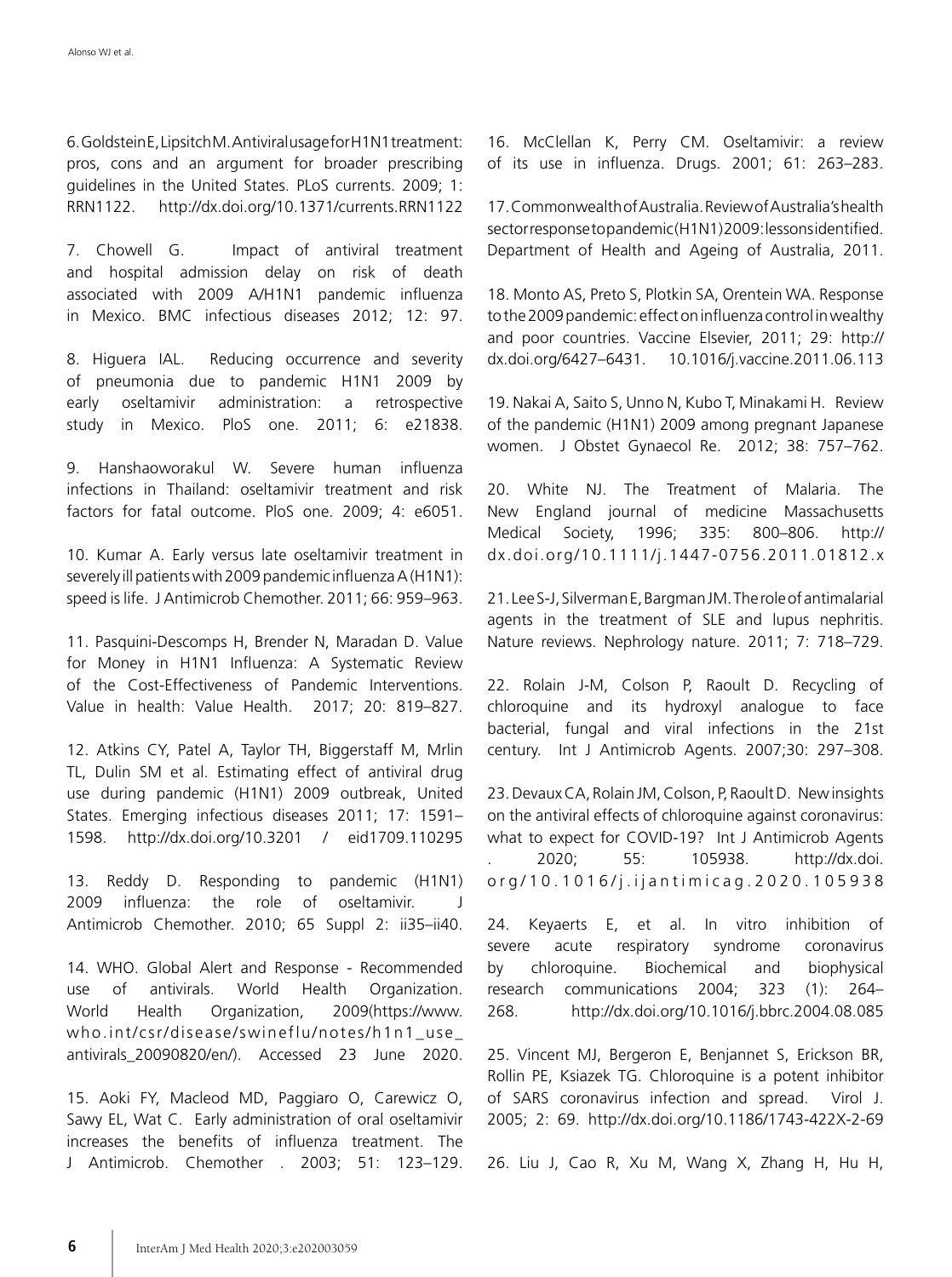et al. Hydroxychloroquine, a less toxic derivative of chloroquine, is effective in inhibiting SARS-CoV-2 infection in vitro. Cell discovery. 2020; 6: 16. http://dx.doi.org/10.1038/s41421-020-0156-0

27. Hashem AM. Therapeutic use of chloroquine and hydroxychloroquine in COVID-19 and other viral infections: A narrative review. Travel medicine and infectious disease 2020; : 101735.

28. Yao X. In Vitro Antiviral Activity and Projection of Optimized Dosing Design of Hydroxychloroquine for the Treatment of Severe Acute Respiratory Syndrome Coronavirus 2 (SARS-CoV-2). Clinical infectious diseases: an official publication of the Infectious Diseases Society of America 2020; Published online: 9 March 2020. http://dx.doi.org/10.1093/cid/ciaa237.

29. Risch HA. Early Outpatient Treatment of Symptomatic, High-Risk Covid-19 Patients that Should be Ramped-Up Immediately as Key to the Pandemic Crisis. American journal of epidemiology 2020; Published online: 27 May 2020. http://dx.doi.org/10.1093/aje/kwaa093.

30. Carlucci P. Hydroxychloroquine and azithromycin plus zinc vs hydroxychloroquine and azithromycin alone: outcomes in hospitalized COVID-19 patients. medRxiv Cold Spring Harbor Laboratory Press. 2020; : 2020.05.02.20080036.

31. Chatterjee P. Healthcare workers & SARS-CoV-2 infection in India: A case-control investigation in the time of COVID-19. Medknow Publications. 2020

32. AAPS. Sequential CQ / HCQ Research Papers and Reports January to April 20, 2020. Association of American Physicians and Surgeons, 2020 Apr.

33. Gautret P, Lagier JC, Parola P, Hoang VT, Meddeb L, Mailhe M. Hydroxychloroquine and azithromycin as a treatment of COVID-19: results of an open-label nonrandomized clinical trial. Internat J Of Ant Ag. 2020; 105949. https://dx.doi.org/10.1016/j.ijantimicag.2020.105949

34. Guérin V. Azithromycin and Hydroxychloroquine Accelerate Recovery of Outpatients with Mild/ Moderate COVID-19. Medic & Phar. 2020.

35. Backman B. Doctor Zelenko Announces

|                  | CrowdProtocol. |  | Youtube,                             |  | 2020(https://youtu. |      |  |       |
|------------------|----------------|--|--------------------------------------|--|---------------------|------|--|-------|
| be/JfSRRhIto2g). |                |  | Accessed                             |  | 17                  | June |  | 2020. |
|                  |                |  |                                      |  |                     |      |  |       |
|                  |                |  | 36. Adler N. Crowd Protocol seeks to |  |                     |      |  | end   |

the pandemic. The Internet Protocol. 2020

37. Sanders JM. Pharmacologic Treatments for Coronavirus Disease 2019 (COVID-19): A Review. JAMA. 2020. http://dx.doi.org/10.1001/jama.2020.6019.

38. Mehra MR. RETRACTED: Hydroxychloroquine or chloroquine with or without a macrolide for treatment of COVID-19: a multinational registry analysis. The Lancet. 2020; http://dx.doi.org/10.1016/S0140-6736(20)31180-6.

39. Wu C. Risk Factors Associated With Acute Respiratory Distress Syndrome and Death in Patients With Coronavirus Disease 2019 Pneumonia in Wuhan, China. JAMA internal medicine. 2020. http:// dx.doi.org/10.1001/jamainternmed.2020.0994.

40. FLCCC Working Group. Treatment Protocol – Frontline COVID-19 Critical Care Working Group. FLCCC. (https://covid19criticalcare.com/ treatment-protocol/). Accessed 24 June 2020.

41. Wang Y. A retrospective cohort study of methylprednisolone therapy in severe patients with COVID-19 pneumonia. Signal trans and targ therapy. 2020.

42. Rolim C. Corticosteroids have been used to treat Covid-19 in Brazil since March, says immunologist. Time24 News.2020.

43. WHO. Clinical management of Covid-19. World Health Organization, 2020

44. Horby P. Effect of Dexamethasone in Hospitalized Patients with COVID-19: Preliminary Report. Medrxiv . 2020.

45. The Korea Herald. S. Korea cautious against dexamethasone's efficacy against new coronavirus. 2020.

46. Lobanovska M, Pilla G. Penicillin's Discovery and Antibiotic Resistance: Lessons for the Future? The Yale J of biology and M. 2017; 90: 135–145.

47. CDC. Influenza Antiviral Medications: Clinician Summary. Centers for Disease Control and Prevention. 2020.